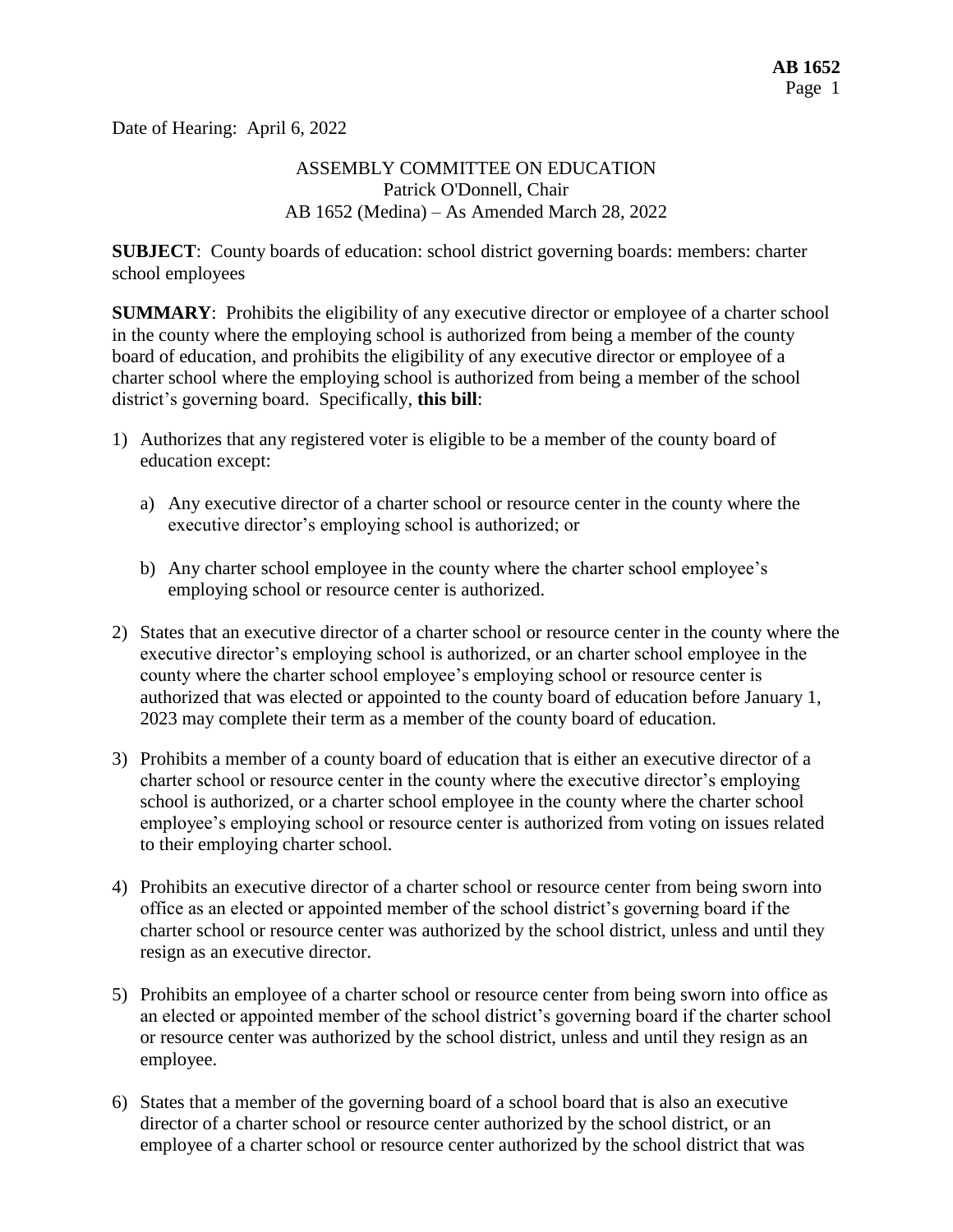elected or appointed to the school district governing board before January 1, 2023 may complete their term as a school district governing board member.

# **EXISTING LAW**:

- 1) Permits any registered voter eligible to be a member of the county board of education except the county superintendent of schools or any member of his or her staff, or any employee of a school district that is within the jurisdiction of the county board of education. (Education Code (EC) 1006)
- 2) Prohibits an employee of a school district from being an elected or appointed member of that school district's governing board unless and until they resign as an employee. If the employee does not resign, the employment will automatically terminate upon being sworn into office. (EC 35107)
- 3) Prohibits a local agency officer (defined to include governing board members) from engaging in any employment that is inconsistent, incompatible, in conflict with, or inimical to his or her duties as a local agency officer. (Government Code (GC) 1126)
- 4) Prohibits a public officer, including, but not limited to, an appointed or elected member of a governmental board, commission, committee, or other body, from simultaneously holding two public offices that are incompatible. (GC 1099)

**FISCAL EFFECT**: This bill has been keyed non-fiscal by the Office of Legislative Counsel.

## **COMMENTS**:

*Key provisions of the bill.* This bill seeks to codify the recent Attorney General's (AG's) legal opinion that an executive director or employee of a charter school may not serve as a member of the county board of education in the county where their employing school is located. This bill also applies the same limitation to any executive director or charter school employee from serving on the charter school's authorizing school district governing board, and provides a process for the impacted sitting board members to finish their respective terms of office.

*Need for the bill.* According to the author, "AB 1652 is a commonsense solution to ensure fair and diverse representation for parents, teachers, and our students on local school boards. Previously, the AG issued an opinion on local school boards of education, determining that charter school employees cannot serve on local boards without a conflict of interest. Given the lack of enforcement or codification of this opinion, AB 1652 rightly fixes this loophole and addresses the unfair representation of charter school interests on our public school boards."

*County boards of education and county superintendents of schools.* County boards of education and county superintendents of schools have various oversight responsibilities over schools within their jurisdiction, including:

- 1) Serving as appellant bodies for decisions made by school district governing boards regarding pupil suspensions and expulsions.
- 2) Reviewing school district budgets and certifying them as positive, qualified, or negative.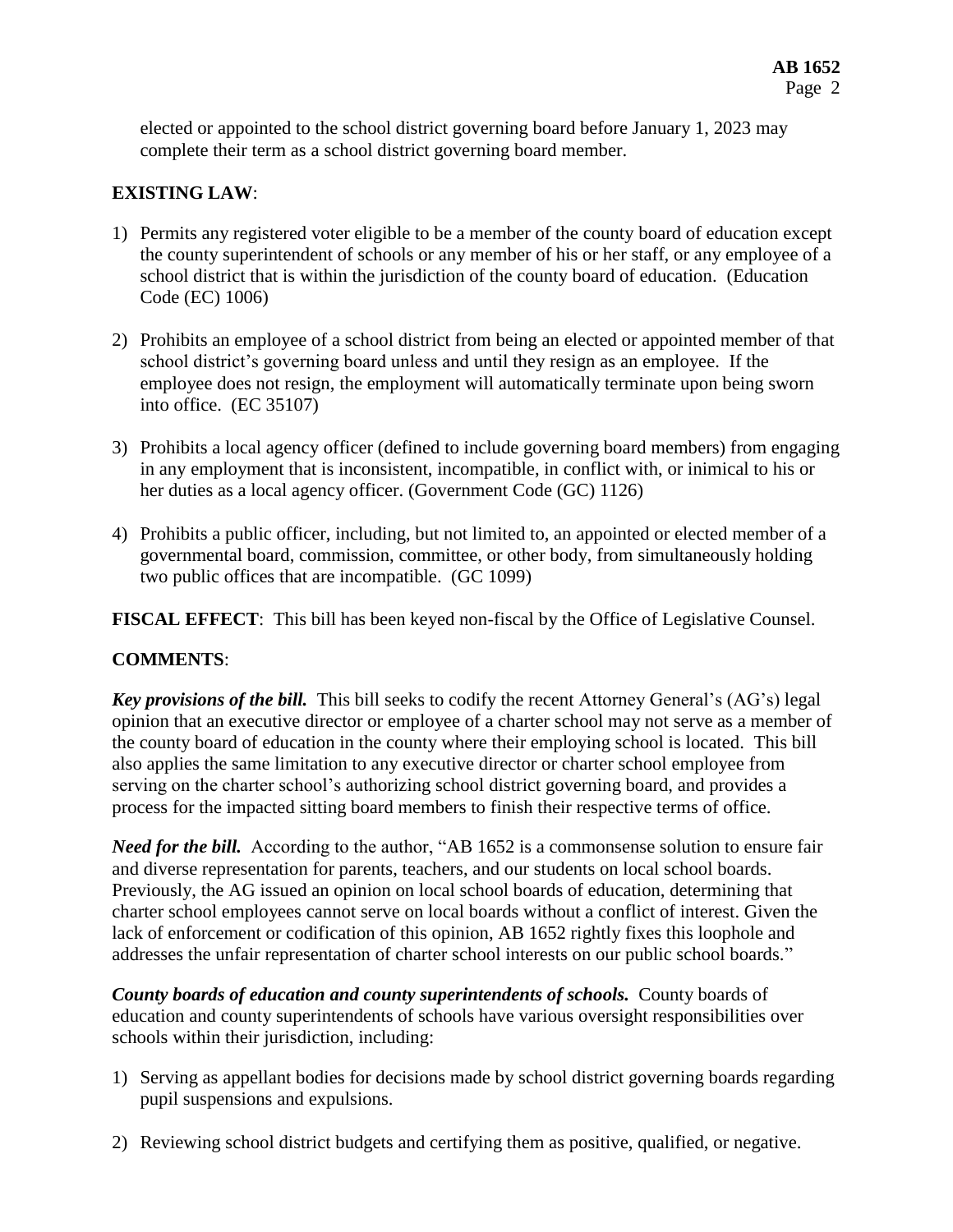- 3) Exercising increased authority over the adoption of the district budget for districts that have a qualified or negative budget certification or that have an outstanding emergency loan from the state.
- 4) Monitoring school district compliance with the settlement in the case of *Williams v. California* with respect to equal access to: instructional materials, safe and decent school facilities, and qualified teachers.
- 5) Authorizing countywide charter schools, exercising general oversight of the schools they authorized under their jurisdiction, and serving as an appellate body for petitions that are denied by a school district within their jurisdiction.
- 6) Helping districts and charter schools use their Local Control and Accountability Plans (LCAPs) to improve student performance.
- 7) Providing technical assistance to support strategic planning at districts and charter schools, and working with districts and charter schools that fail to meet state performance expectations as a part of Differentiated Assistance.

*Background on charter schools.* According to the California Department of Education (CDE), in the 2019-20 academic year there were 1,303 charter schools in California, with an enrollment of over 690,000 students. Some charter schools are new, while others are conversions from existing public schools. Charter schools are part of the state's public education system and are funded by public dollars. A charter school is usually created or organized by a group of teachers, parents, community leaders, a community-based organization, or an education management organization. Charter schools are authorized by school district boards, county boards of education or the SBE. A charter school is generally exempt from most laws governing school districts, except where specifically noted in the law. Specific goals and operating procedures for the charter school are detailed in an agreement (or "charter") between the sponsoring board and charter organizers.

*Responsibilities of charter school authorizers.* The governing board that authorizes a charter school, including school district and COE governing boards, has several responsibilities. First, when a charter school petition is submitted for consideration, the governing board must review the petition prior to approve to ensure compliance with statutory requirements and feasibility of the proposed operations. Next, the governing board must ensure rigorous oversight of an approved charter school, which includes site visits, academic monitoring and financial monitoring of the charter school. Site visits typically include walking the classrooms, observing conditions, observing instruction, and interviewing staff. Finally, in order to determine whether a charter school petition should be renewed or, if needed, revoked in accordance with law. Given the significant and ongoing responsibilities of a governing board that authorizes charter schools to ensure the authorized school successfully meets both statutory requirements and the needs of the school community, the extension of the AG's opinion to

prohibit an executive director or employee of a charter school from serving on the school district governing board that their employing charter school is sensible.

*California Attorney General Legal Opinion No. 20-102.* On November 2, 2021, the Office of the AG responded to the request for an opinion to the question, "May an executive director or other employee of a charter school serve as a member of the county board of education in the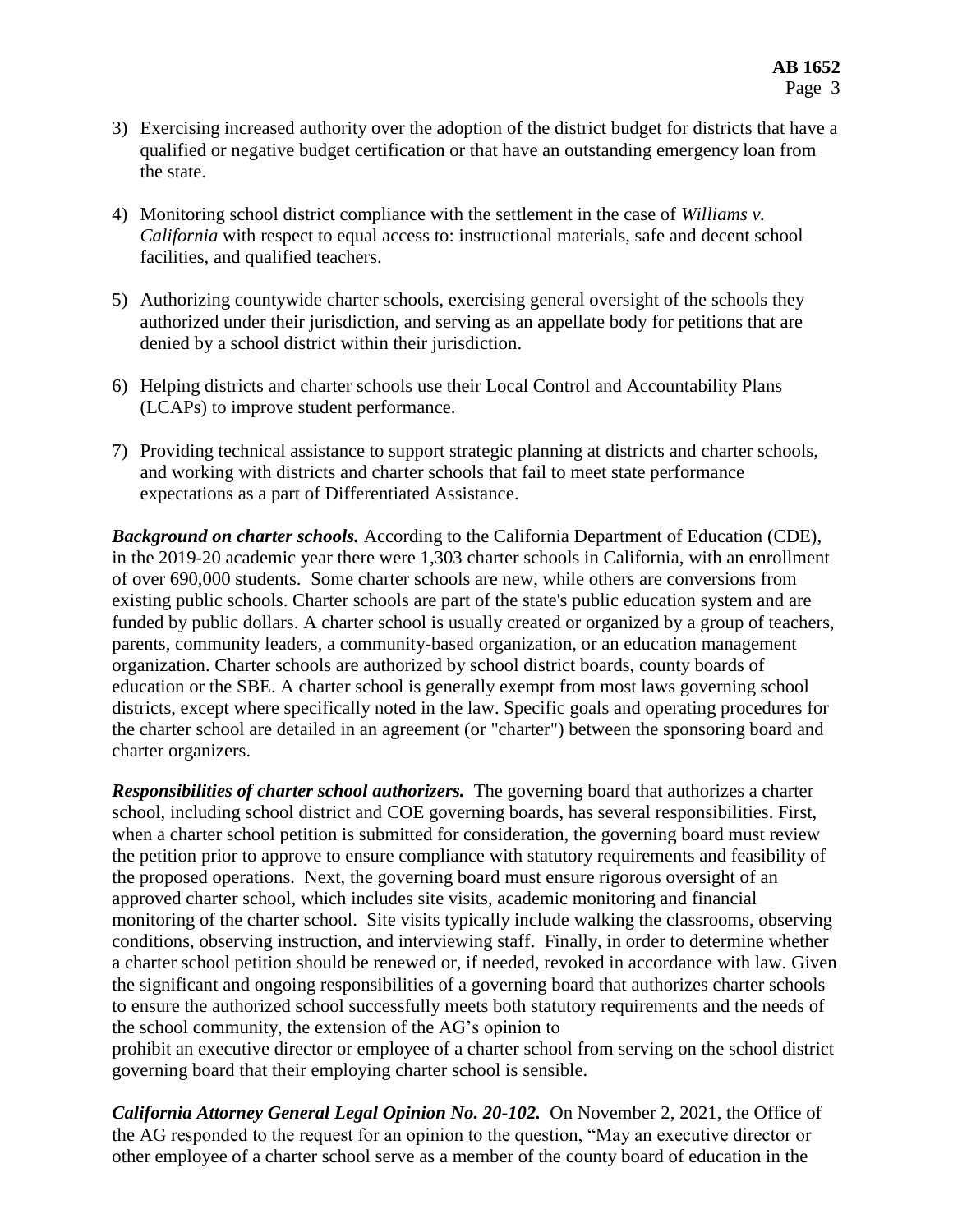county where their employing school is located?" The answer was no. An executive director or other charter school employee—like employees of a traditional public school—may not serve as a member of the county board of education in the county where their employing school is located.

According to the AG's opinion, a charter school employee who served as a member of the county board of education in the same county as their school would face a potential clash of duties or loyalties in several ways. As a county board of education member, they might be called upon to revoke or renew their school's charter; to make litigation decisions regarding the school's charter; to oversee the school and ensure its compliance with reporting requirements; to investigate the school; or to act as a member of an appellate body with respect to the charter approval and continuation process. "*The potential for conflict is manifest* [emphasis added]." Further, the AG opined, "Charter schools are part of our state governance structure; they receive state funding and participate in the essential public function of providing mandatory free education. Thus, with respect to service on government boards with jurisdiction over their employing schools, charter school employees are analogous to traditional public school district employees."

As of this writing, there are at least five county board of education members employed by charter schools in the county where their employing school is located: Los Angeles, Riverside, Sacramento, San Bernardino, and Solano.

*Government Code 1090.* Government Code 1090 states that members of the Legislature, state, county, district, judicial district, and city officers or employees shall not be financially interested in any contract made by them in their official capacity, or by any body or board of which they are members. In a 1983 opinion the AG stated, "Section 1090 of the Government Code codifies the common law prohibition and the general policy of this state against public officials having a personal interest in contracts they make in their official capacities. Mindful of the ancient adage that 'no man can serve two masters,' the section was enacted to ensure that public officials 'making' official contracts not be distracted by personal financial gain from exercising absolute loyalty and undivided allegiance to the best interest of the entity which they serve." This bill would authorize current governing board members employed by a charter school to finish their term, or resign from the employing charter school, in order to establish a process for removing the impacted governing board members from office. Given the potential for conflicts of interest to arise while the impacted governing board members remain on their respective governing boards, this bill prohibits these governing board members from voting on issues related to their employing charter school.

*Arguments in support.* The California School Employees Association writes, "In opinion No. 20-102, Attorney General Rob Bonta concluded that an executive director or other charter school employee—just like employees of a traditional public school—may not serve as a member of the county board of education in the county where their employing school is located. Nonetheless, in at least six counties, charter employees continue to make important decisions affecting the schools they are charged with overseeing. The statutory changes proposed in AB 1652 would codify language that makes clear that such arrangements are unlawful. This good-government legislation will prevent conflicts of interest and establish parity between charter school employees and traditional public-school employees."